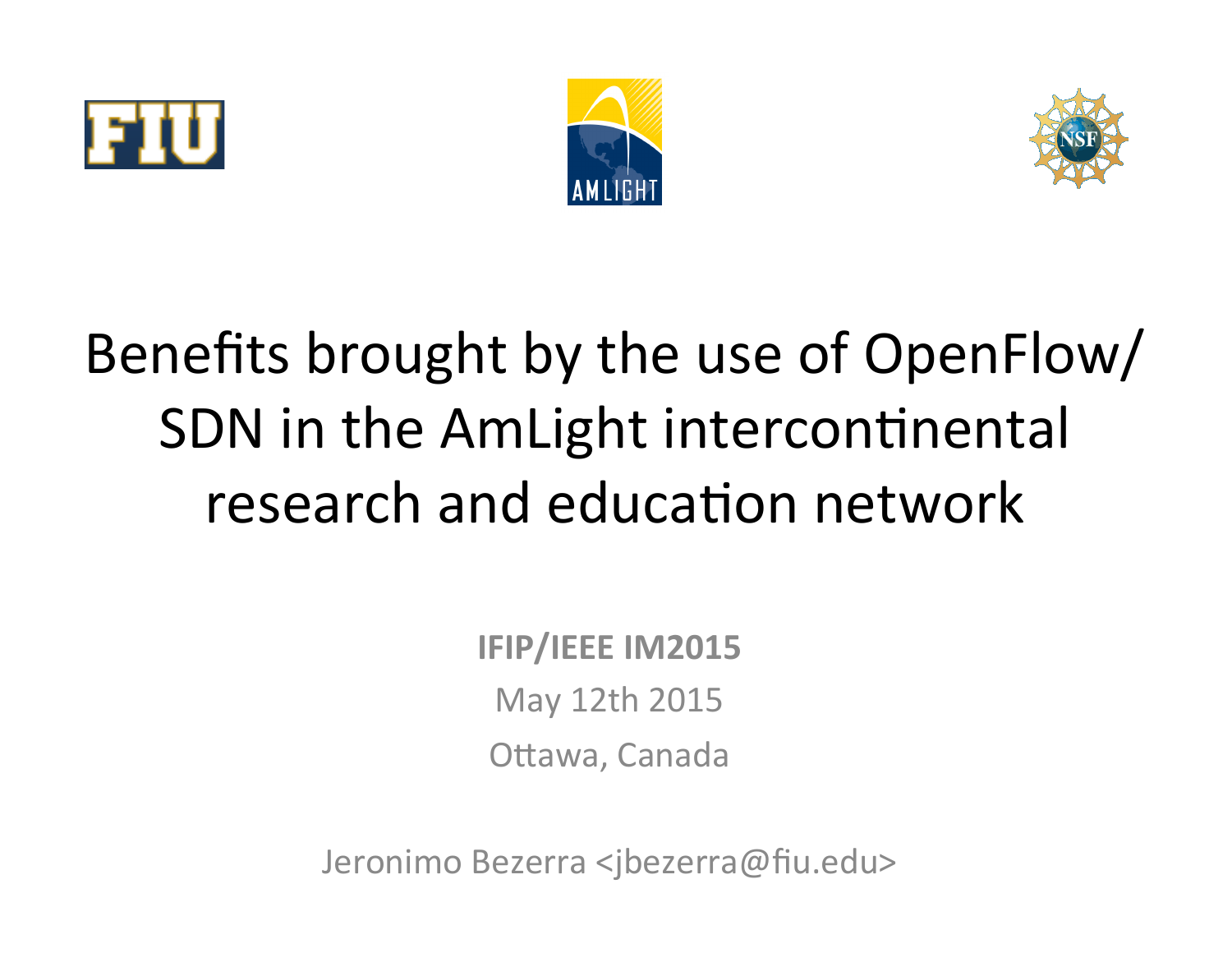### Who we are



AMPATH: 

- $-$  Academic IXP in Miami
- $-$  Interconnects all Latin America RENs to other RENs in the world

SouthernLight: 

- Academic IXP in Sao Paulo
- Interconnects all Brazilian RENs and RedCLARA

AmLight: 

 $-$  Academic network that connects SounthernLight to AMPATH and other RENs in the world

Partners: FIU, NSF, ANSP, RNP, RedCLARA, REUNA and AURA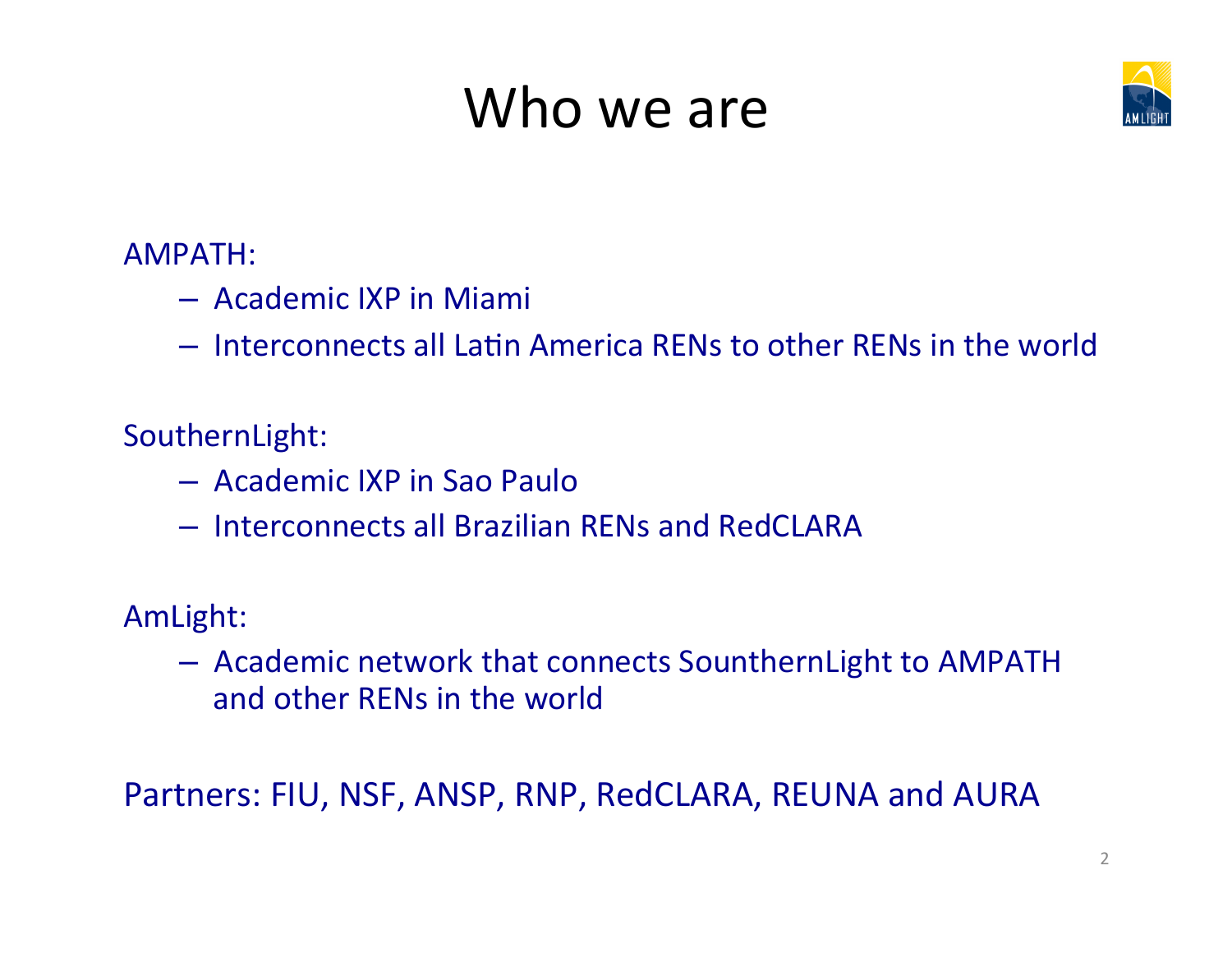

# AmLight Today

A set of 4 x 10G links with two topologies: 

- SDN Ring (Miami-Sao Paulo-Santiago)
- MPLS Ring (Miami-Brazil-Miami)
- Later this year: 100G link between Sao Paulo and Miami
- Mutual Redundancy

#### Connections:

- 13 RENs
- $\cdot$  > 1000 Universities and Research Centers

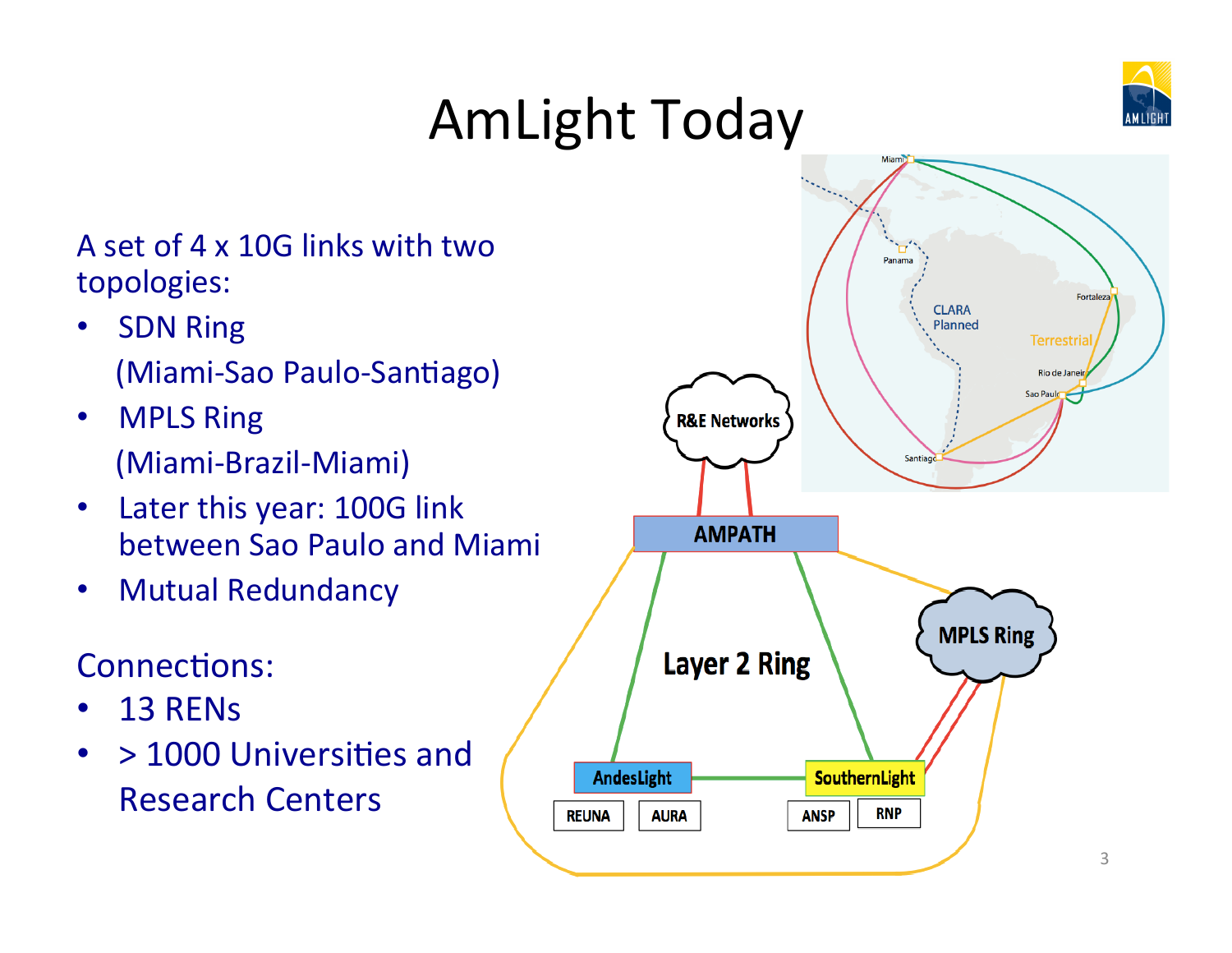#### AmLight Before SDN

- Configuration based on static VLANs
- Multiple instances of per-VLAN RSTP
- Mutual redundancy created wth:
	- $-$  IEEE 802.1ad (QinQ) + L2VPNs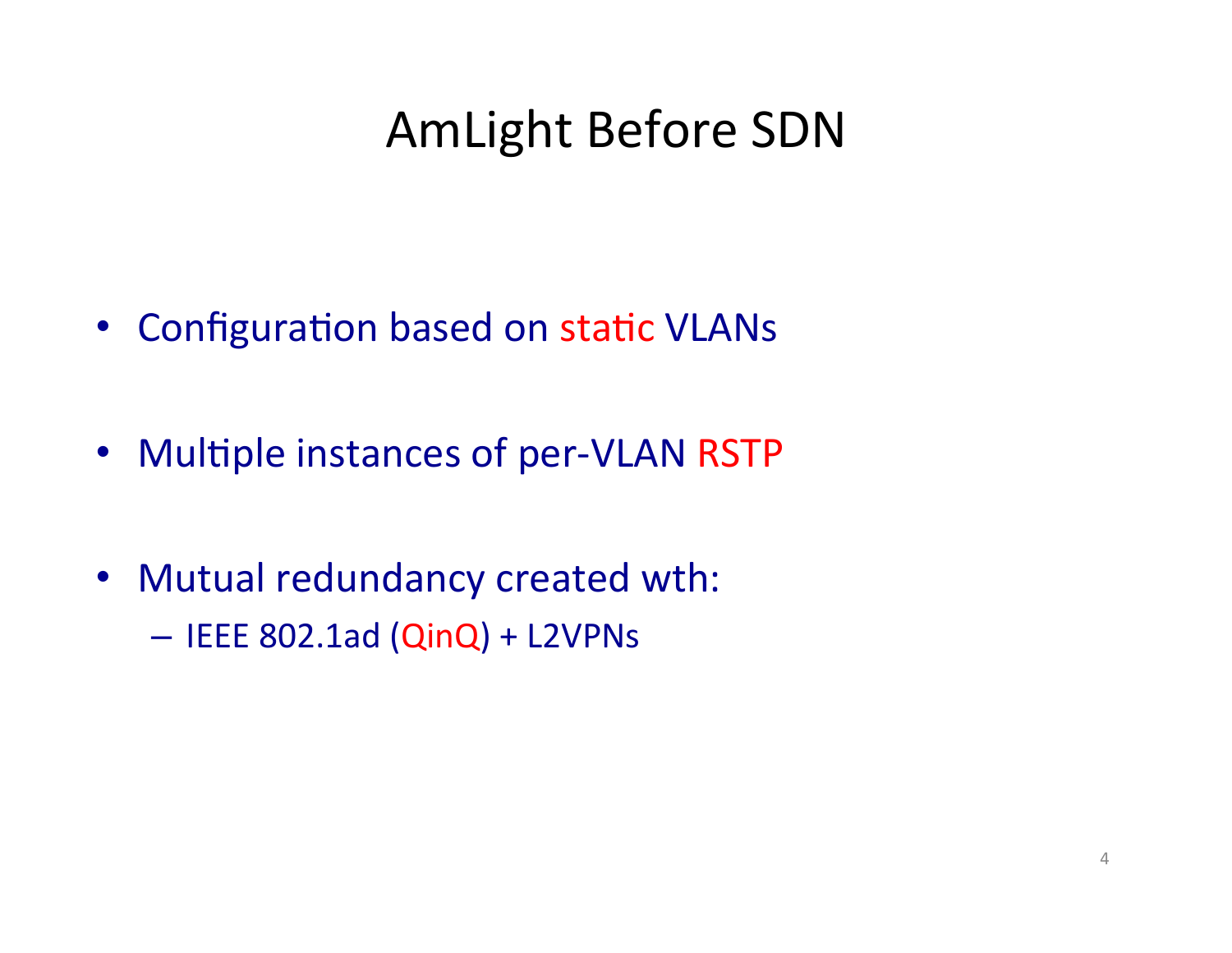

## Why has AmLight moved towards SDN?

Key motivations:

### *Improving operations efficiency*

*Introducing network programmability*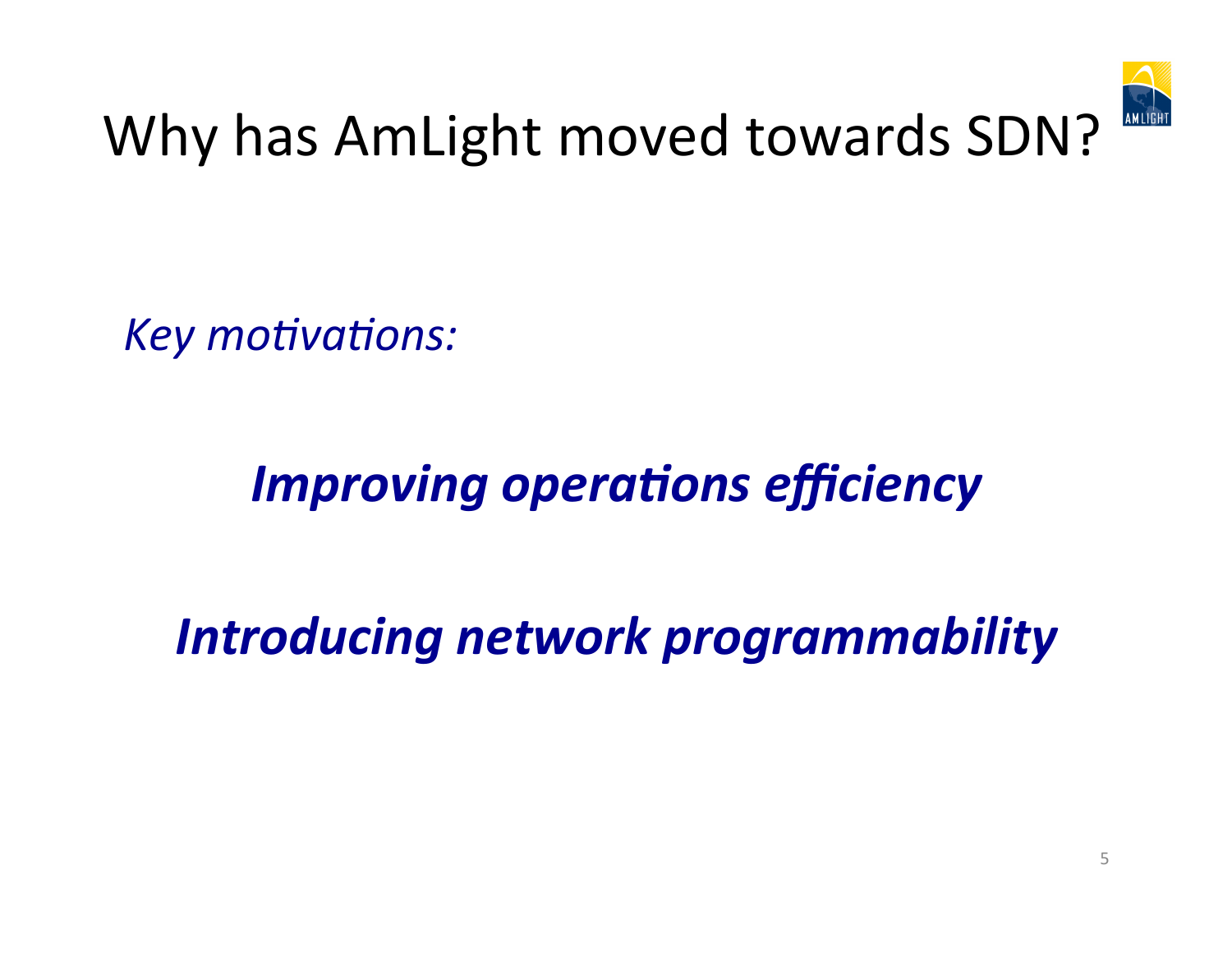

#### Motivation 01: *Improving Operations Efficiency*

Amount of layer 2 circuits requested and networks involved makes the provisioning a complex process:

- Some circuits involve up to seven different networks
	- $-$  High level of coordination required with diverse network teams
- Multiple technologies involved
	- From Layer 1 to MPLS
- Some circuits took weeks or even months to be provisioned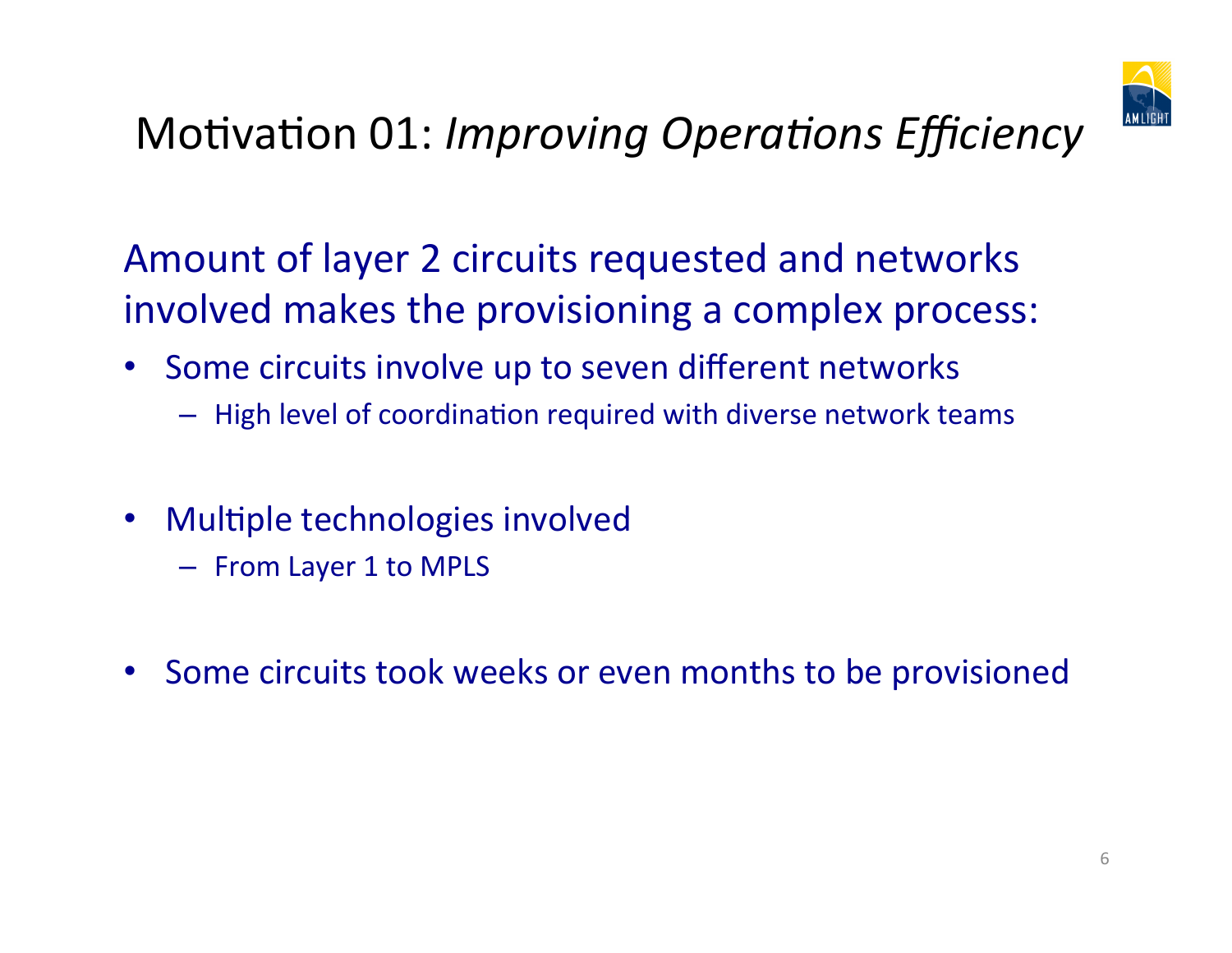

- The lack of support for network programmability compromises network-aware demos and applications
- Researchers could only view the network status (SNMP)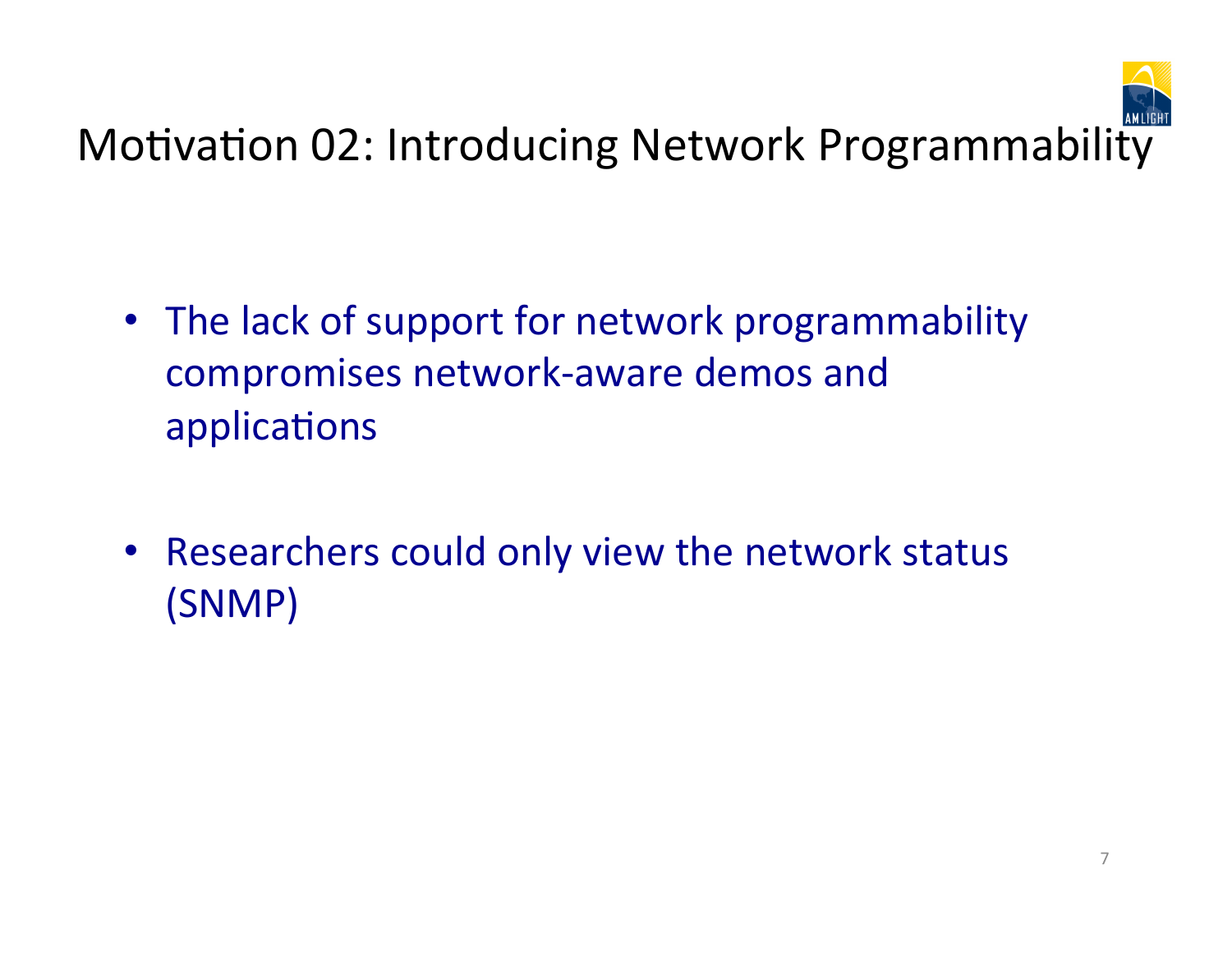

# Scenario Deployed (1/2)

Activated Openflow 1.0 + Hybrid Ports

- A. Improving operations efficiency:
	- Internet2's OESS
	- OSCARS IDCP
	- OpenNSA NSI

B. Introducing network programmability

• Internet2's Flow Space Firewall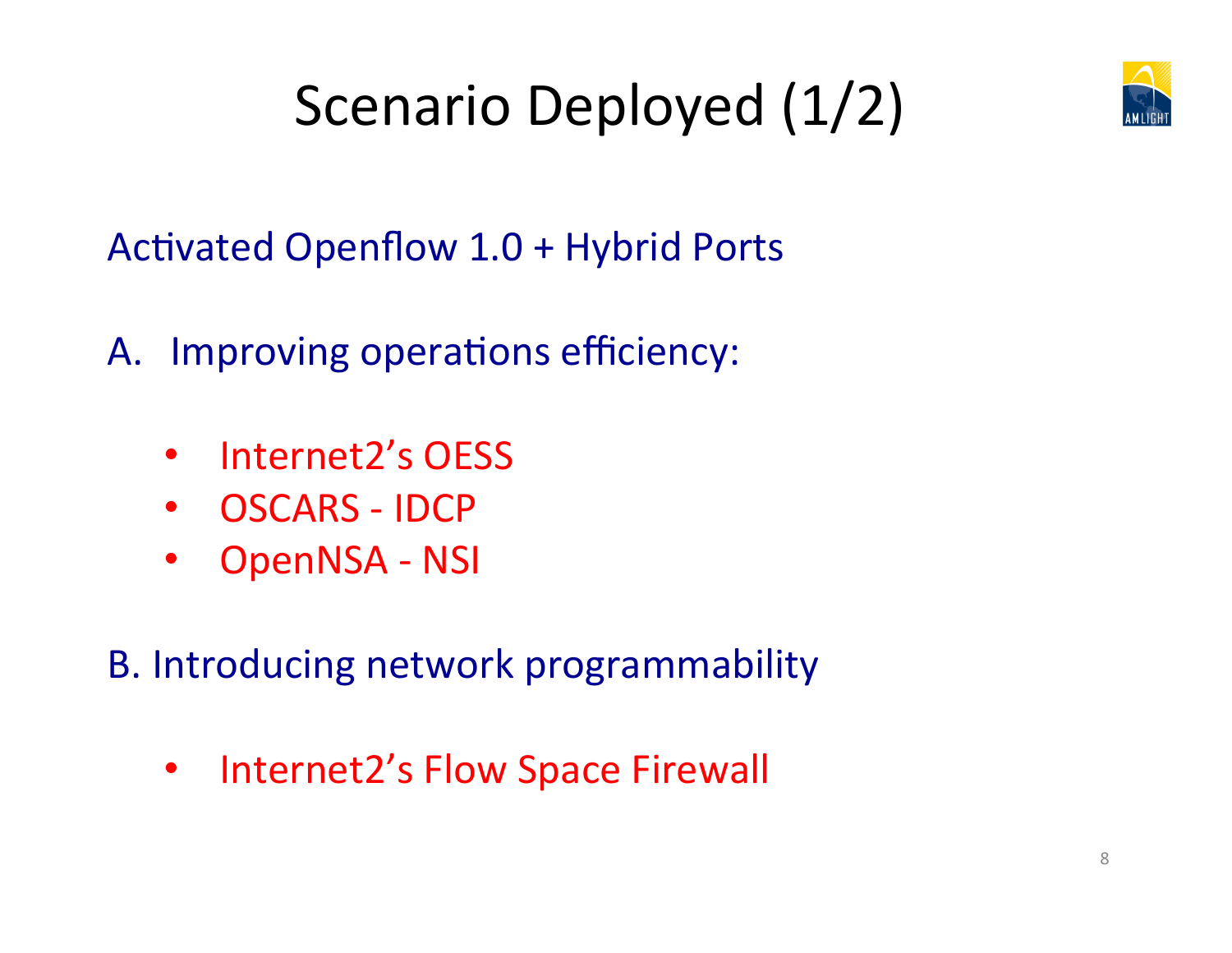

### Scenario Deployed (2/2)



9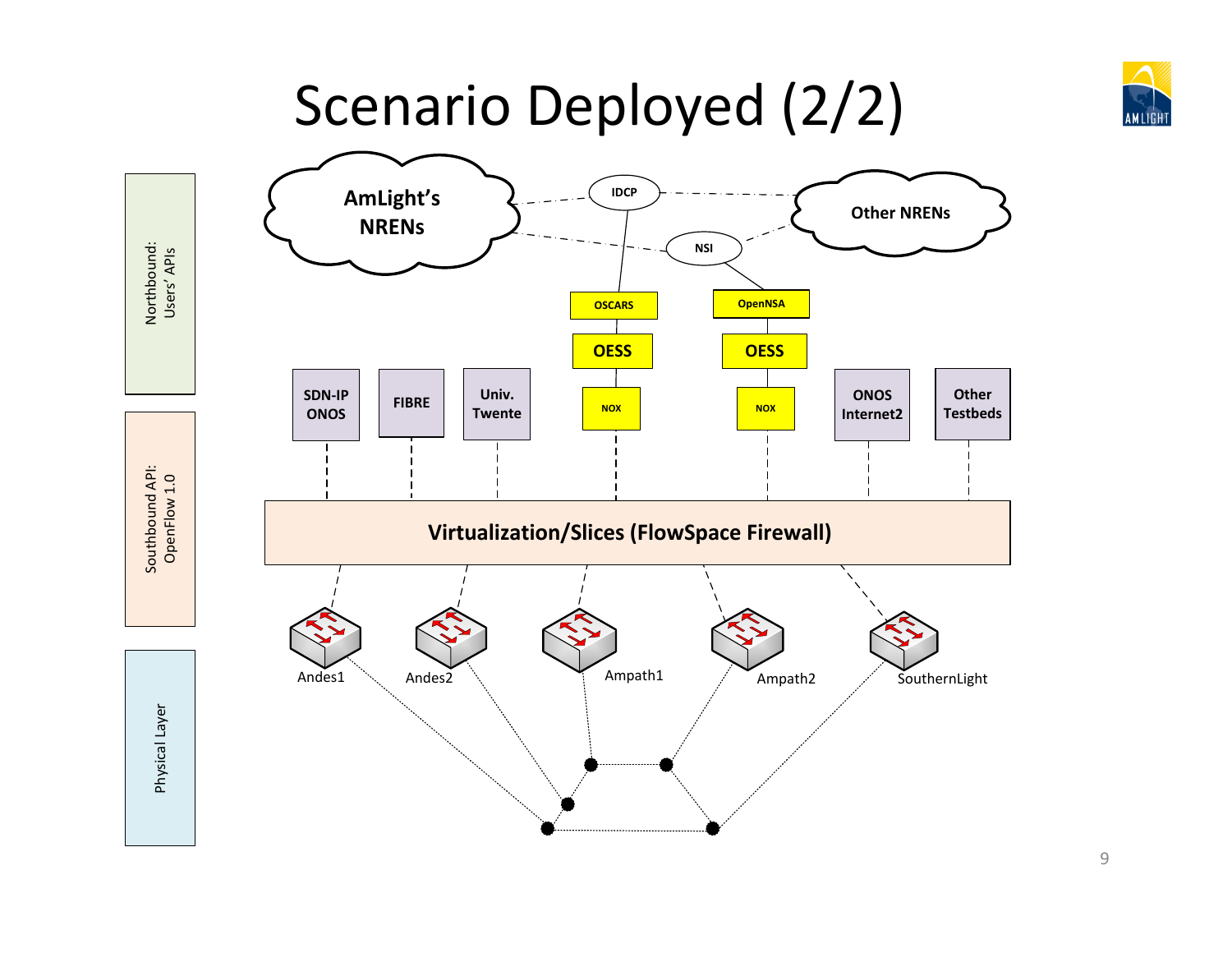# Findings (1/2)



#### A. Improving operations efficiency

|                                                                             | Average time to provision<br>a new circuit |            | Avg. number of e-mails<br>exchanged |          |
|-----------------------------------------------------------------------------|--------------------------------------------|------------|-------------------------------------|----------|
| Domains Involved in the path                                                | before SDN                                 | with SDN   | before SDN                          | with SDN |
| RNP, ANSP, RedClara, AmLight, Internet2,<br><b>ESNET</b>                    | 5 days                                     | <5 minutes | 10                                  |          |
| Other networks (if IDCP or NSI supported)                                   | 12 days                                    | <5 minutes | 65                                  | 0        |
| Other networks with NO IDCP or NSI - < 3<br>networks in the path            | 5 days                                     |            | 10                                  |          |
| Other networks with NO IDCP or NSI - > 3<br>networks in the path (Americas) | 12 days                                    |            | 65                                  |          |
| Other networks in other continents not using<br><b>IDCP or NSI</b>          | 45 days                                    |            | 100                                 |          |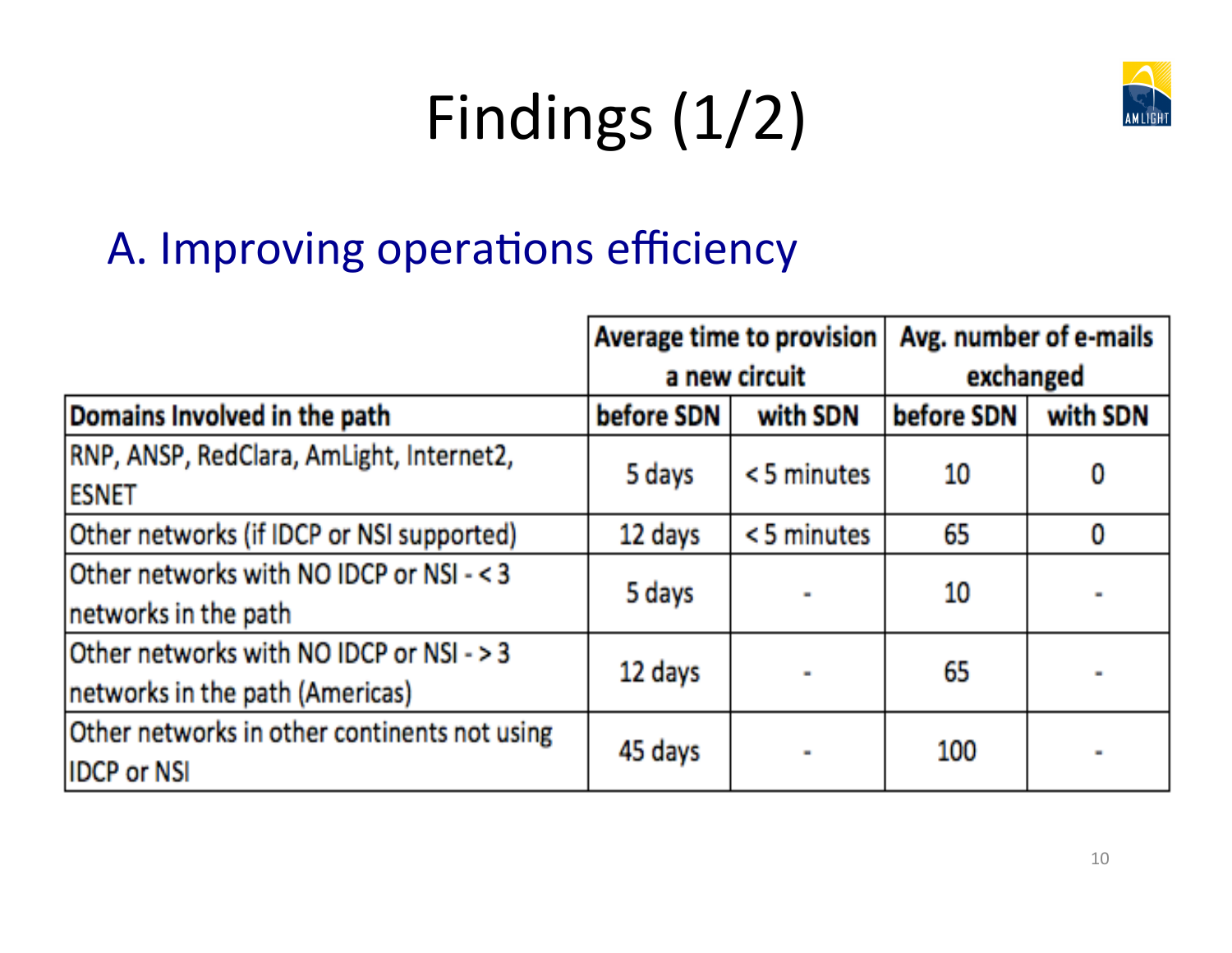

# Findings (2/2)

#### B. Introducing network programmability

|                                | <b>Network Access and Programmability</b> |                                                   |  |
|--------------------------------|-------------------------------------------|---------------------------------------------------|--|
|                                | <b>Before SDN</b>                         | <b>After SDN</b>                                  |  |
| Network View                   | <b>SNMP</b>                               | <b>SNMP and Openflow</b>                          |  |
| <b>Provisioning Defined by</b> |                                           |                                                   |  |
| the User                       |                                           | Full Openflow access through<br>a dedicated slice |  |
| Multipath experiments          | Static paths offered                      |                                                   |  |
| Flow controlled hop-by-        |                                           |                                                   |  |
| hop                            |                                           |                                                   |  |

**Network programmability is the main achievement of this project:** 

*Network-aware applications will have AmLight as a real platform for innovation*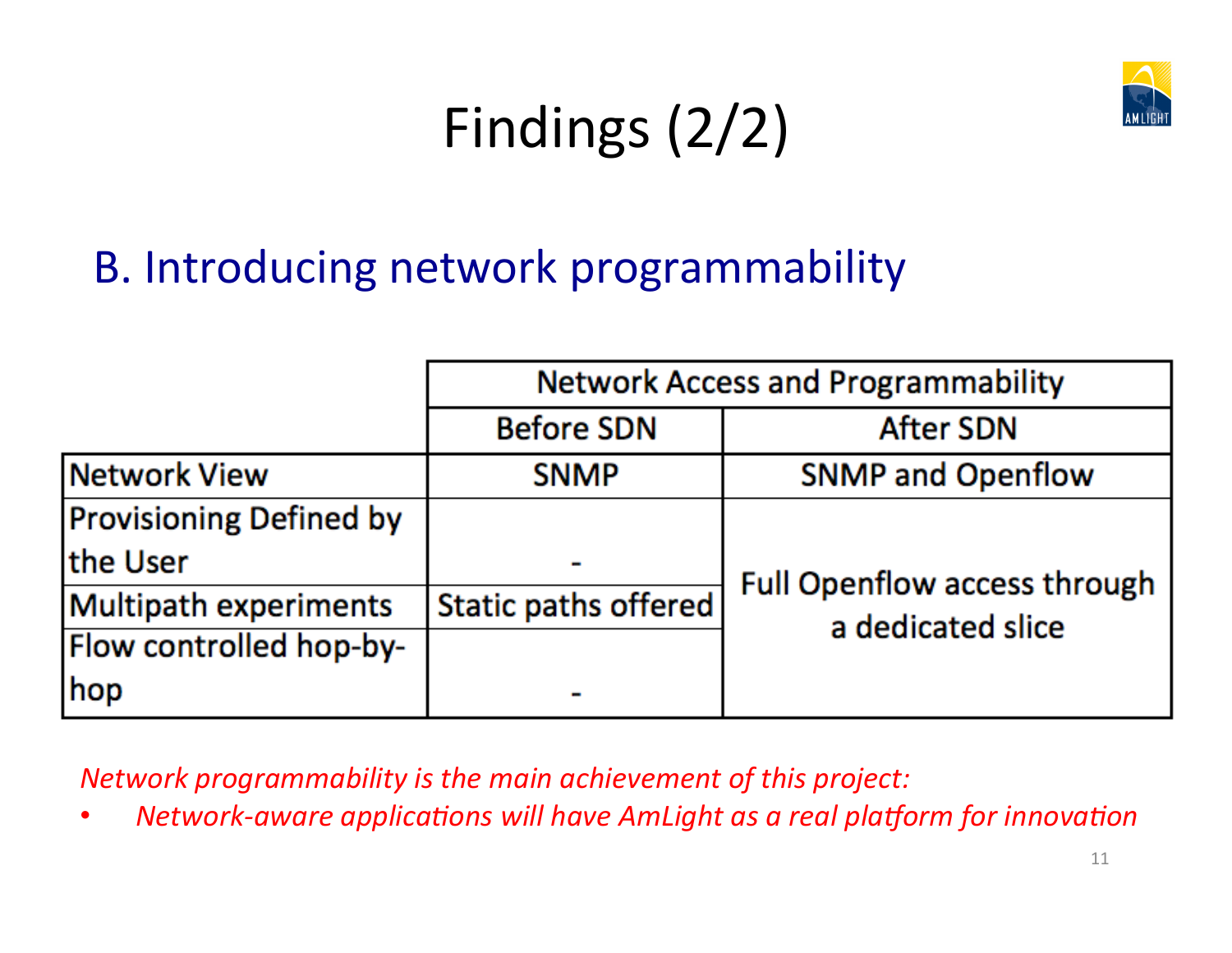

# Some Lessons Learned

- Some legacy protocols and old switching line cards could increase the complexity
	- $-$  LACP, Counters, Ethertypes
- Out-of-band/Control Plane network could be challenging
- Convergence methodology has to be improved
	- Specially in long-haul links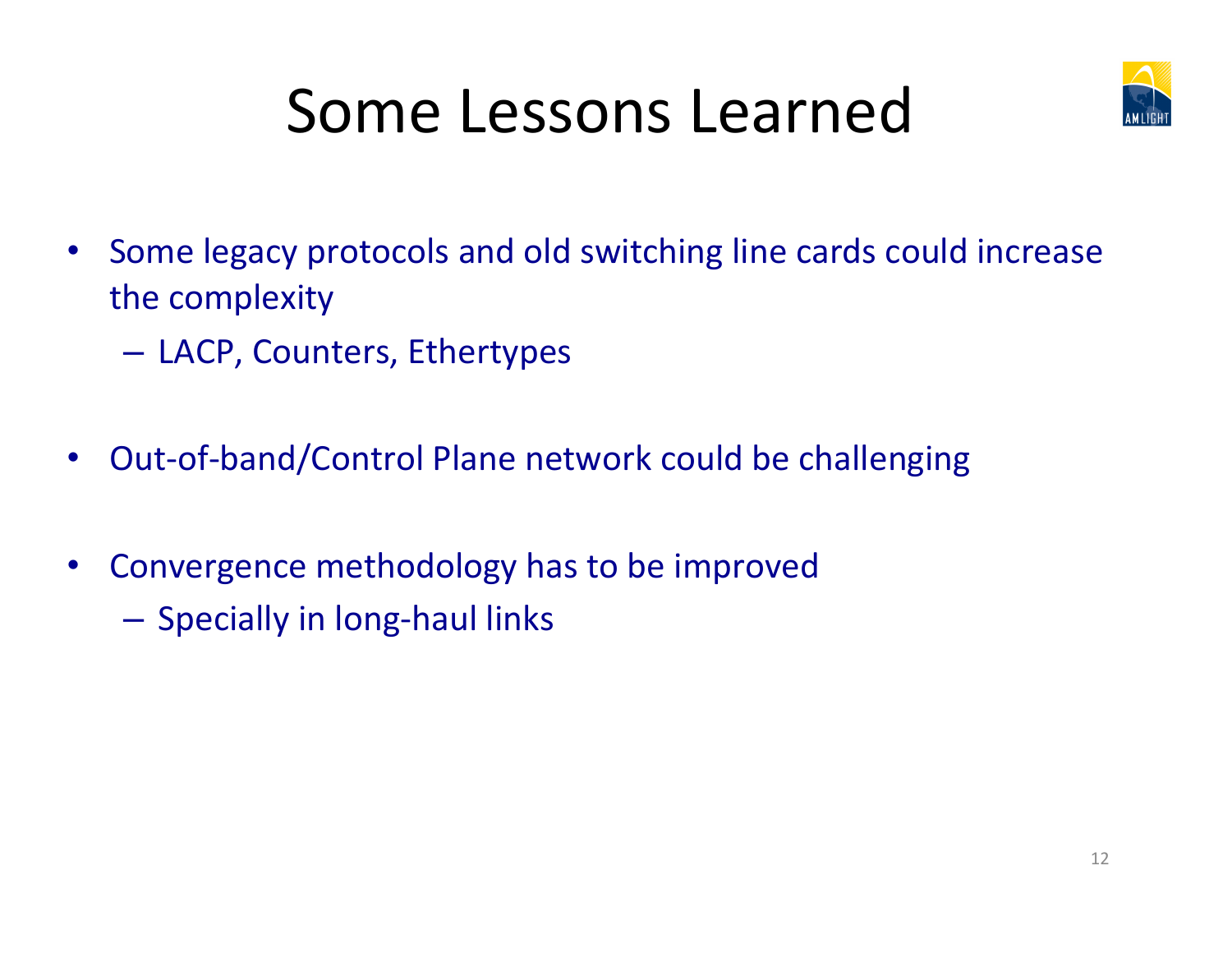# Future



- Explore and add new features related to troubleshooting and security
- Create a *Software-Defined Internet Exchange* (SDX) involving AmLight and AtlanticWave
- Migrate to Openflow 1.3
	- Metering and improve the network convergence